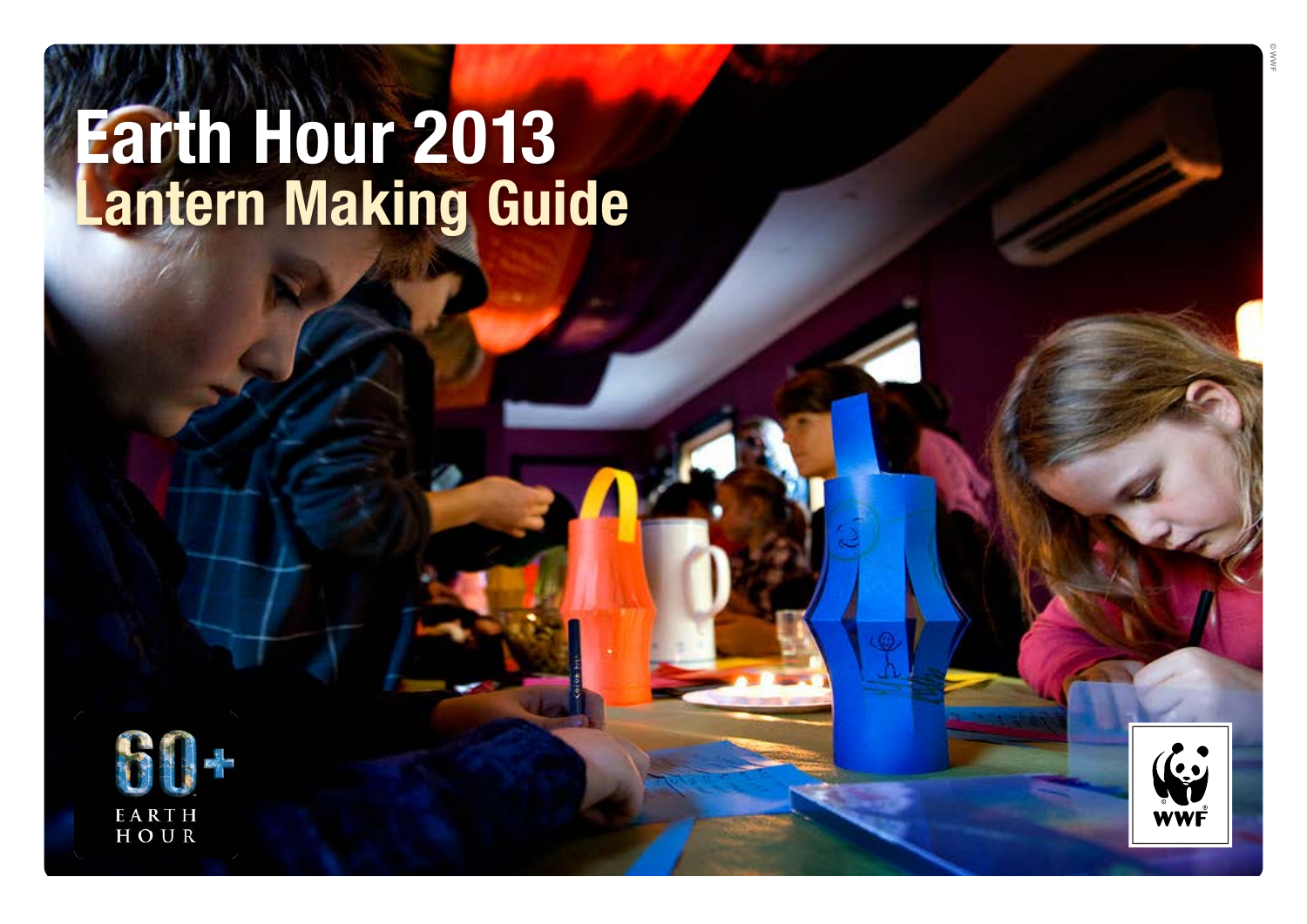# Have some fun this Earth Hour with D.I.Y. lanterns

Kids, show you care for the Earth by creating your own special lantern. Cover the lantern in words and pictures of nature and animals, then carry it with you during Earth Hour.

### What you will need

- Heavy paper or card (white or coloured)
- Printed template (page 4)
- Child safe scissors
- Markers, coloured pencils, crayons, glitter pens etc.
- Glue or sticky tape



### **Instructions**

- **Print the template on page 4 and** Cut the strip labeled "Cut 1" off along the lines and set it aside to be the lantern handle
- 2 **Write or draw your Earth Hour message** longwise on the blank side of the paper in nice clear writing. This will be the outside of the lantern. Make sure you put your name, age and country at the bottom of the page. We suggest starting your message with the words "My Earth Hour, Beyond the Hour pledge for the environment is..." then fill in the rest with your words, colours and pictures!

### 3 **Next, fold the piece of paper along the dotted lines** in half lengthwise.

along the line labeled "Fold". Make sure you line up the edges. Your decorations should be folded on the inside now and the Earth Hour planet should be on the outside where you can see it.



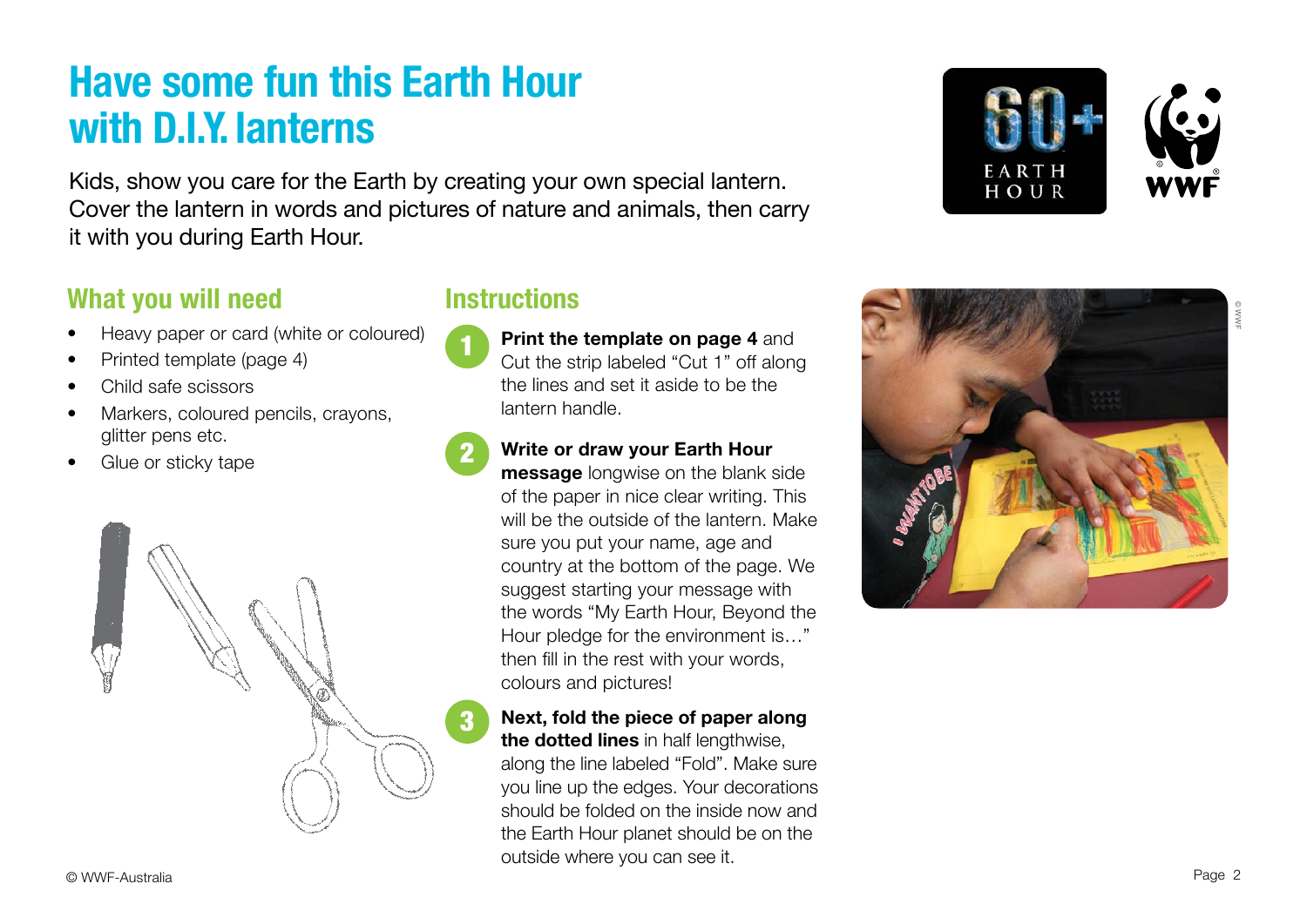

4 **Take the scissors and starting at the folded edge.** cut through both layers of paper up the dotted line labeled "Cut 2". You should stop cutting where the line stops and you

reach the dotted line.

- 
- Carefully continue cutting all the other lines labeled "Cut 2" until you have cut all the lines.

6 Once all the strips are cut, gently unfold the piece of paper and refold it the other direction lengthwise, so the lines from the printed paper will be hidden on the inside and your message will be on the outside. Make sure to press the crease of the fold flat again along all the strips.

### 7 **Now you are ready to put your lantern together!**



- To assemble the lantern, **simply roll the paper into a tube shape and tape the top edges together.** On the printed paper match side A to side B and tape.
	- **Make the handle.** The strip you cut off in the beginning with the words MAKE YOUR OWN FARTH HOUR LANTERN is the strip you should use for the handle. **Using the handle strip** tape the handles to the inside of the lantern to form and arch over the top. Your lantern should look like the picture.  $>$ 
		- **Hang your lantern up so everyone can see your message of good luck for our environment and long life for our planet.**



### **Mini lanterns**

are a great way of decorating your classroom or local event

Just print or photocopy the template on page 4 at 25%, or smaller in size. Thread your lanterns onto a piece of string and pin or tape them to a wall or window.



# CONGRATULATIONS, YOU'RE DONE!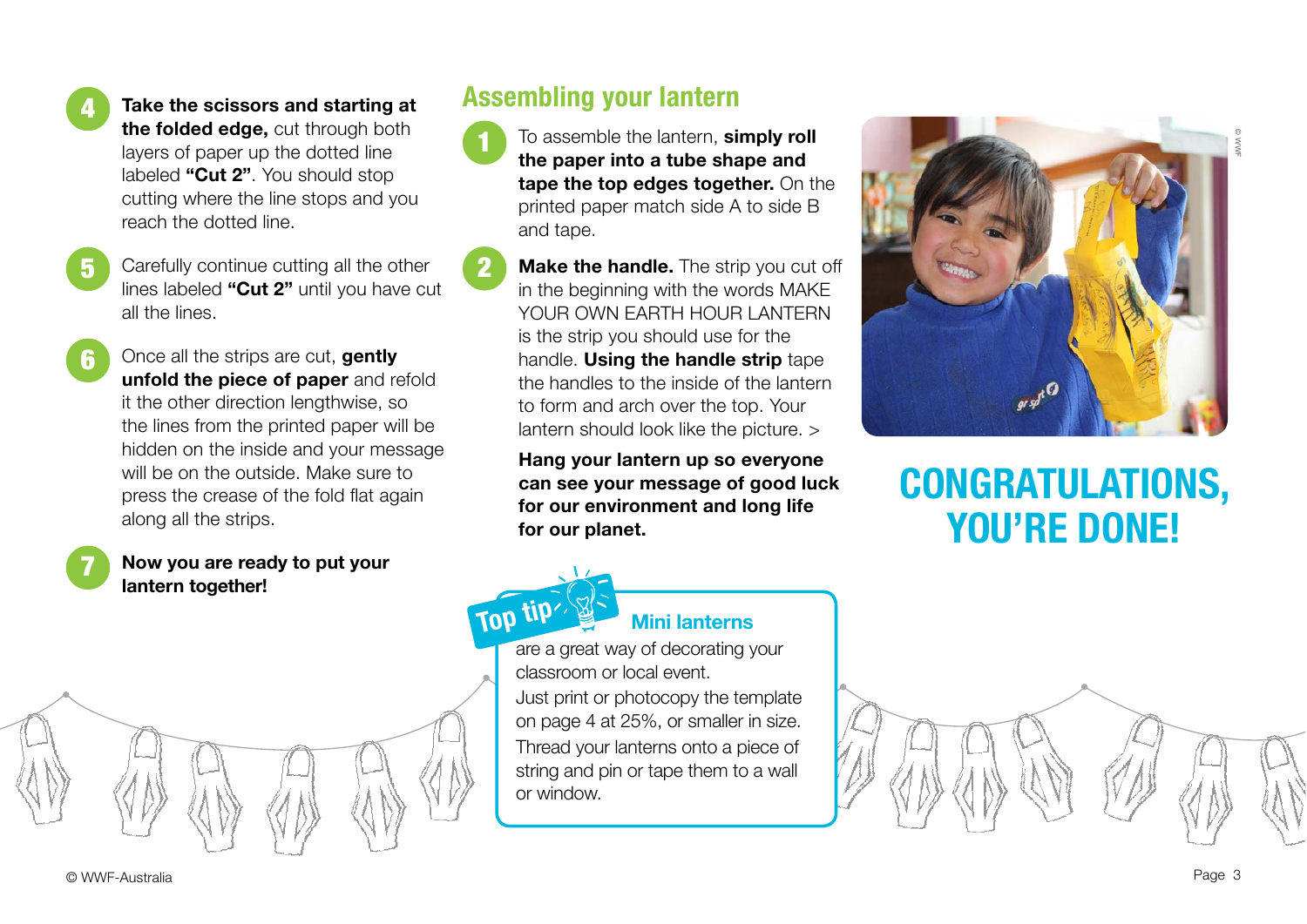# Make your own Earth Hour Lantern